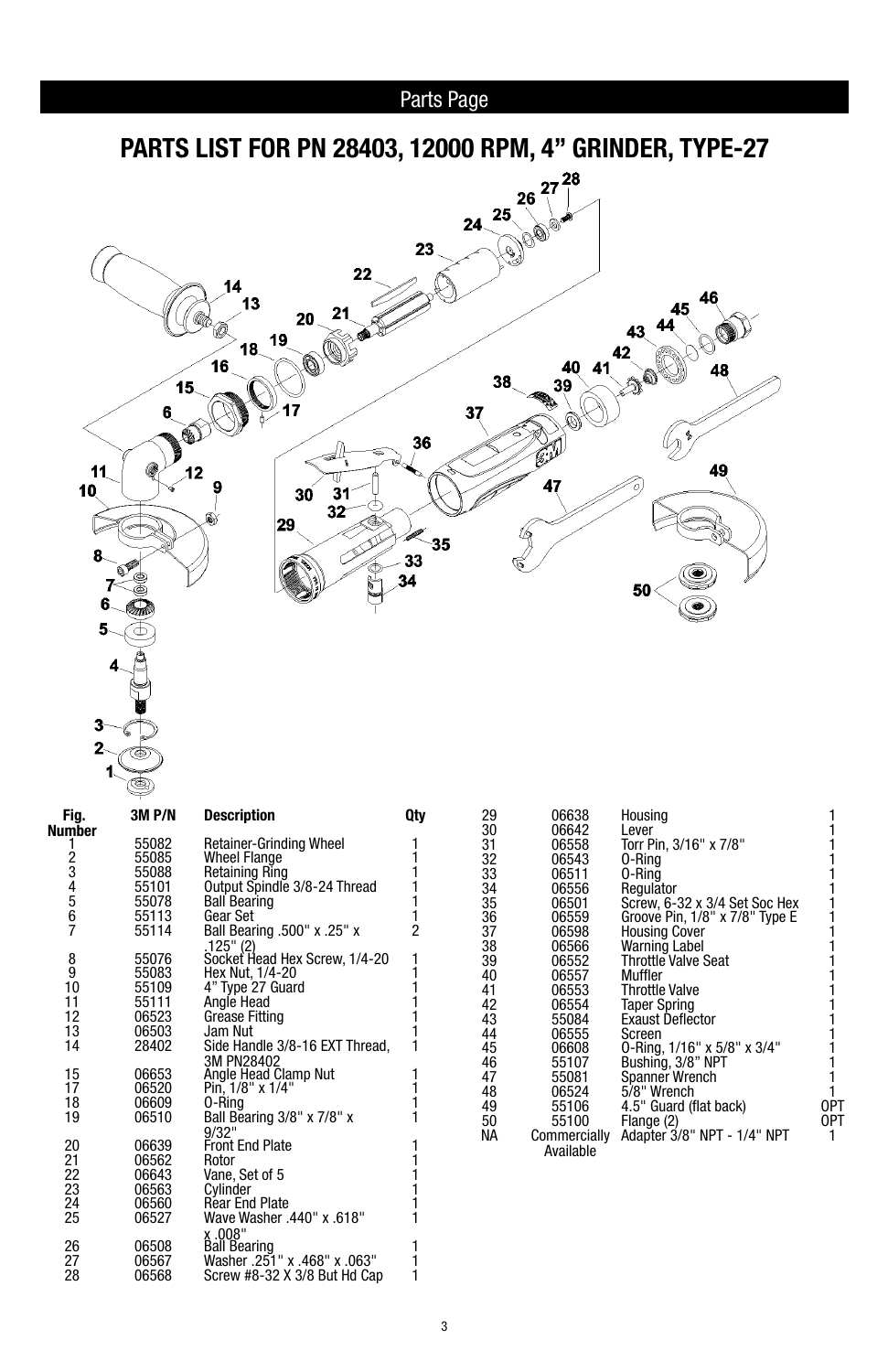**PARTS LIST FOR PN 28405, 12000 RPM, 4 1/2" GRINDER, TYPE-27**



| Fig.        | 3M P/N | <b>Description</b>                         | Qty            |
|-------------|--------|--------------------------------------------|----------------|
| Number      |        |                                            |                |
| 1           | 06589  | <b>Wheel Arbor</b>                         | 2<br>1         |
|             | 55088  | <b>Retaining Ring</b>                      |                |
|             | 55112  | Output Spindle 5/8-11 Thread               |                |
|             | 55078  | <b>Ball Bearing</b>                        |                |
|             | 55113  | Gear Set                                   | 1<br>1         |
| 23456       | 55114  | <b>Ball Bearing .500" x .25" x</b>         | $\overline{2}$ |
|             |        |                                            |                |
|             | 55076  | .125" (2)<br>Socket Head Hex Screw, 1/4-20 | 1              |
|             | 55083  | Hex Nut, 1/4-20                            | 1              |
| 7<br>8<br>9 | 55108  | 4-1/2" Type 27 Guard                       |                |
| 10          | 55111  | Angle Head                                 |                |
| 11          | 06523  | Grease Fitting                             |                |
| 12          | 06503  | Jam Nut                                    | 1              |
| 13          | 28402  | Side Handle 3/8-16 EXT Thread,             |                |
|             |        | 3M PN28402                                 |                |
| 14          | 06653  | Angle Head Clamp Nut                       |                |
| 15          | 06655  | Lock Ring                                  |                |
| 16          | 06520  | Pin, 1/8" x 1/4"                           | 1<br>1         |
| 17          | 06609  | 0-Ring                                     | 1              |
| 18          | 06510  | Ball Bearing 3/8" x 7/8" x                 |                |
|             |        | 9/32"                                      |                |
| 19          | 06639  | <b>Front End Plate</b>                     |                |
| 20          | 06562  | Rotor                                      | 1              |
| 21          | 06643  | Vane, Set of 5                             |                |
| 22          | 06563  | Cylinder                                   | $\frac{1}{1}$  |
| 23          | 06560  | <b>Rear End Plate</b>                      |                |
| 24          | 06527  | Wave Washer .440" x .618"                  |                |
|             |        | x.008"                                     |                |
| 25          | 06508  | <b>Ball Bearing</b>                        | 1              |
|             |        |                                            |                |

| 26<br>27<br>28 | 06567<br>06568<br>06638   | Washer .251" x .468" x .063"<br>Screw #8-32 x 3/8 But Hd Cap<br>Housina |     |
|----------------|---------------------------|-------------------------------------------------------------------------|-----|
| 29             | 06642                     | Lever                                                                   |     |
| 30             | 06558                     | Torr Pin, 3/16" x 7/8"                                                  |     |
| 31             | 06543                     | 0-Rina                                                                  |     |
| 32             | 06511                     | 0-Rina                                                                  |     |
| 33             | 06556                     | Regulator                                                               |     |
| 34             | 06501                     | Screw, 6-32 x 3/4 Set Soc Hex                                           |     |
| 35             | 06559                     | Groove Pin, 1/8" x 7/8" Type E                                          |     |
| 36             | 06598                     | <b>Housing Cover</b>                                                    |     |
| 37             | 06566                     | Warning Label                                                           |     |
| 38             | 06552                     | <b>Throttle Valve Seat</b>                                              |     |
| 39             | 06557                     | Muffler                                                                 |     |
| 40             | 06553                     | <b>Throttle Valve</b>                                                   |     |
| 41             | 06554                     | <b>Taper Spring</b>                                                     |     |
| 42             | 55084                     | <b>Exaust Deflector</b>                                                 |     |
| 43             | 06555                     | Screen                                                                  |     |
| 44             | 06608                     | 0-Ring, 1/16" x 5/8" x 3/4"                                             |     |
| 45             | 55107                     | Bushing, 3/8" NPT                                                       |     |
| 46             | 55115                     | Spanner Wrench                                                          |     |
| 47             | 06524                     | 5/8" Wrench                                                             |     |
| 48             | 55106                     | 4.5" Guard (flat back)                                                  | 0PT |
| NА             | Commercially<br>Available | Adapter 3/8" NPT - 1/4" NPT                                             |     |
|                |                           |                                                                         |     |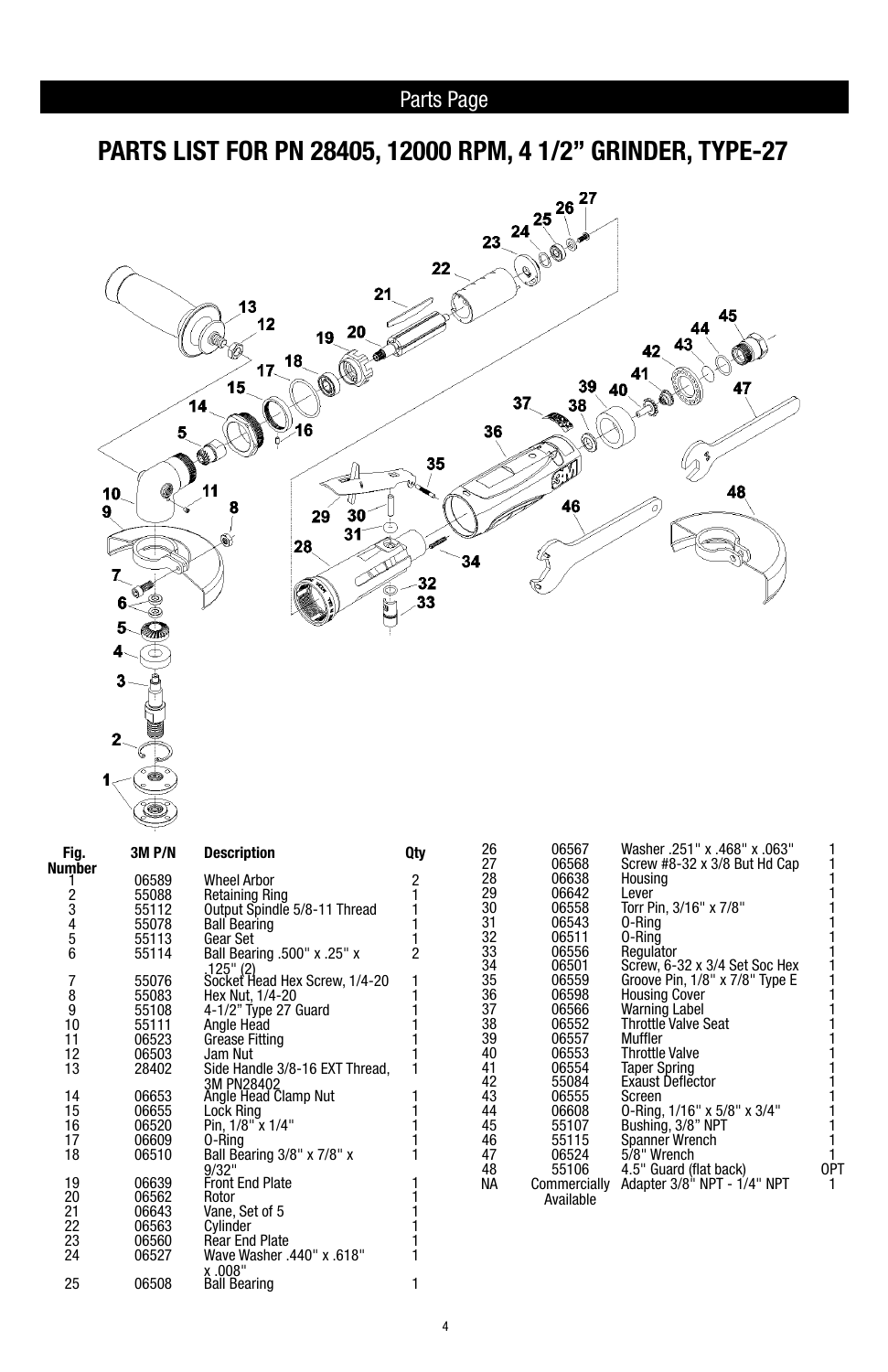# **PARTS LIST FOR PN 28413, 12000 RPM, 4" GRINDER, TYPE-27 EXTENDED**



| Fig.<br>number | 3M P/N | <b>Description</b>                 | Qty            |    |       |                                |     |
|----------------|--------|------------------------------------|----------------|----|-------|--------------------------------|-----|
|                | 55082  | <b>Retainer-Grinding Wheel</b>     |                | 35 | 06563 | Cvlinder                       |     |
|                | 55085  | <b>Wheel Flange</b>                |                | 36 | 06560 | <b>Rear End Plate</b>          |     |
|                | 55076  | Socket Head Hex Screw, 1/4-20      |                | 37 | 06527 | Wave Washer .440" x .618"      |     |
|                | 55083  | Hex Nut, 1/4-20                    |                |    |       |                                |     |
|                | 55109  | 4" Type 27 Guard                   |                | 38 | 06508 | x .008"<br>Ball Bearing        |     |
|                | 55088  | <b>Retaining Ring</b>              |                | 39 | 06567 | Washer .251" x .468" x .063"   |     |
| 23456789       | 55101  | Output Spindle 3/8-24 Thread       |                | 40 | 06568 | Screw #8-32 X 3/8 But Hd Cap   |     |
|                | 55078  | <b>Ball Bearing</b>                |                | 41 | 55099 | Housing                        |     |
|                | 55113  | Gear Set                           |                | 42 | 06642 | Lever                          |     |
| 10             | 55114  | Ball Bearing .500" x.25" x.        | $\overline{c}$ | 43 | 06558 | Torr Pin, 3/16" x 7/8"         |     |
|                |        |                                    |                | 44 | 06543 | 0-Rina                         |     |
| 11             | 55111  | 125" (2)<br>Angle Head             |                | 45 | 06511 | 0-Ring                         |     |
| 12             | 06523  | <b>Grease Fitting</b>              |                | 46 | 06556 | Regulator                      |     |
| 13             | 06503  | Jam Nut                            |                | 47 | 06501 | Screw, 6-32 x 3/4 Set Soc Hex  |     |
| 14             | 28402  | Side Handle 3/8-16 EXT Thread,     |                | 48 | 06559 | Groove Pin, 1/8" x 7/8" Type E |     |
|                |        | 3M PN28402                         |                | 49 | 06598 | <b>Housing Cover</b>           |     |
| 15             | 06510  | Ball Bearing 3/8" x 7/8" x 9/32"   |                | 50 | 06566 | Warning Label                  |     |
| 16             | 55092  | <b>Bearing Holder</b>              |                | 51 | 06552 | Throttle Valve Seat            |     |
| 17             | 55110  | Disc Spring (2)                    |                | 52 | 06557 | Muffler                        |     |
| 18             | 55093  | Shaft                              |                | 53 | 06553 | <b>Throttle Valve</b>          |     |
| 19             | 55097  | Spring                             |                | 54 | 06554 | <b>Taper Spring</b>            |     |
| 20             | 55091  | Coupler                            |                | 55 | 55084 | <b>Exaust Deflector</b>        |     |
| 21             | 55095  | Retainer                           |                | 56 | 06555 | Screen                         |     |
| 22             | 55077  | <b>Set Screw</b>                   |                | 57 | 06608 | 0-Ring, 1/16" x 5/8" x 3/4"    |     |
| 23             | 55096  | <b>Extension Housing</b>           |                | 58 | 55098 | LH Thread Bushing 3/8" NPT     |     |
| 24             | 55103  | <b>Retaining Ring</b>              |                | 59 | 55081 | <b>Spanner Wrench</b>          |     |
| 25             | 55079  | 0-Ring                             |                | 60 | 06524 | 5/8" Wrench                    |     |
| 26             | 55090  | Cover                              |                | 61 | 55106 | 4.5" Guard (flat back)         | 0PT |
| 27             | 06609  | 0-Ring                             |                | 62 | 55100 | Flange (2)                     | 2   |
| 28             | 55089  | Locking Clamp Nut                  |                | 63 | 55217 | 6-32 x 1/4" Socket Head Set    | 1   |
| 29             | 06520  | Pin, $1/\bar{8}$ " x $1/\bar{4}$ " |                |    |       | Screw                          |     |
| 30             | 55218  | Lock Ring with 6-32 Thread         |                |    |       |                                |     |
| 31             | 06510  | Ball Bearing 3/8" x 7/8" x 9/32"   |                |    |       |                                |     |
| 32             | 06639  | <b>Front End Plate</b>             |                |    |       |                                |     |

33 06562 Rotor 1 06643 Vane, Set of 5 1